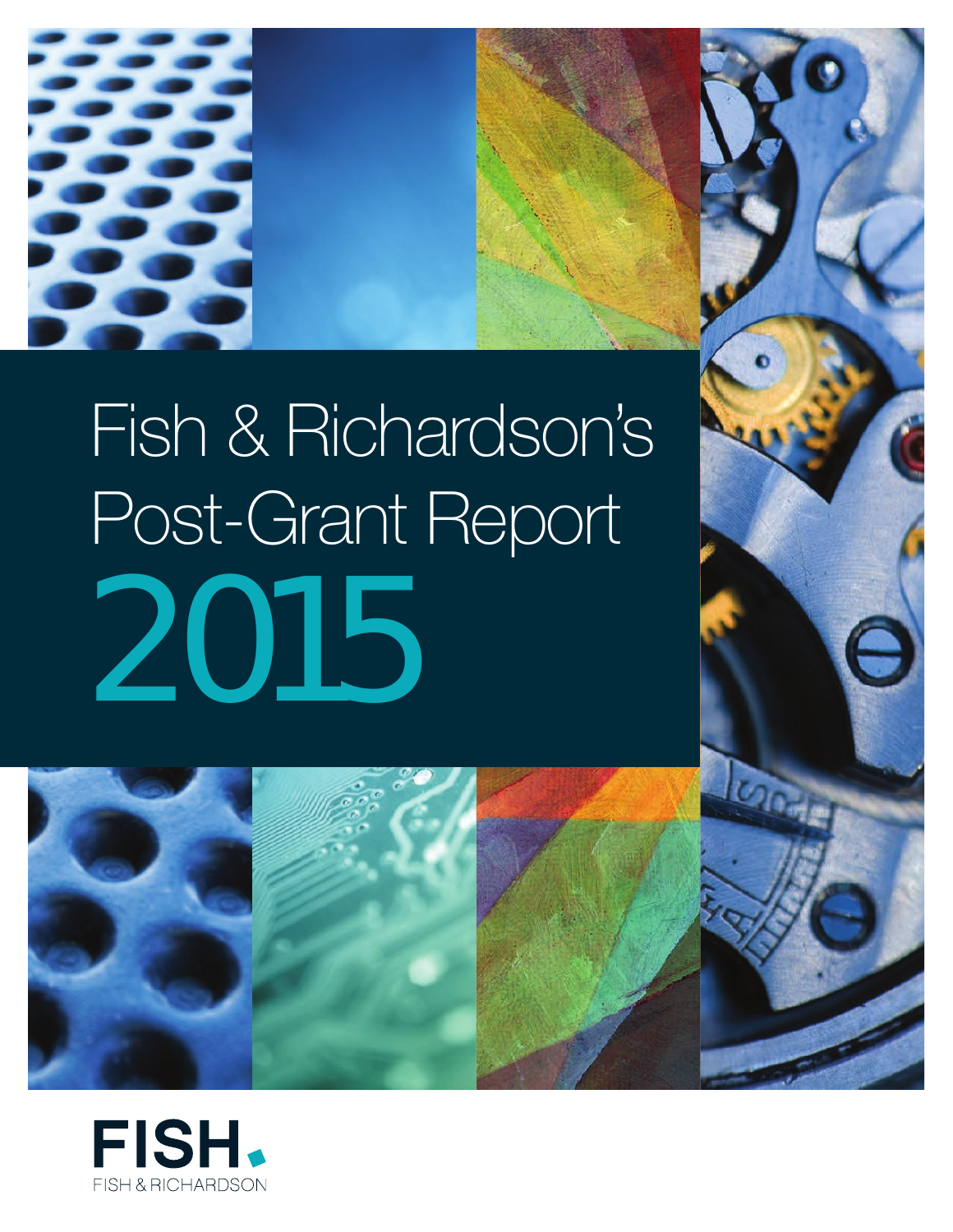Fish & Richardson's Post-Grant Report 2015

### **Contents**

- I. Introduction
- II. New Rules for Post-Grant Proceedings
- III. Real Party-in-Interest
- IV. IPR Petitions in BioPharma Grow in Popularity
- V. Legislative Developments
- VI. Joinder in Post-Grant Proceedings
- VII. PTAB Discretion Under 325(d)
- VIII. Shifts in Amendments at the PTAB
- IX. The First Wave of Post-Grant Appeals

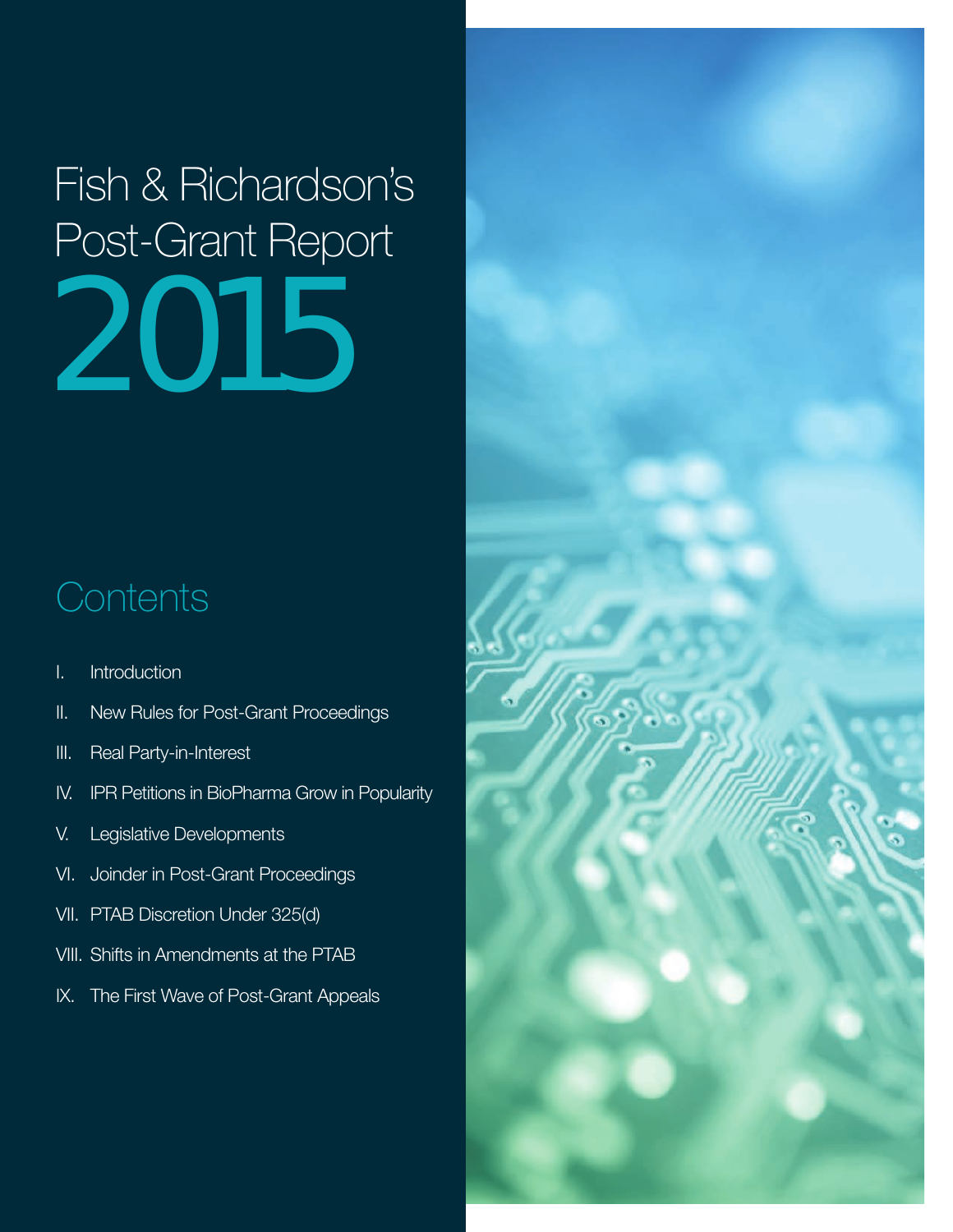# Introduction

Since the enactment of the America Invents Act (AIA) in September 2012, post-grant proceedings have become an important part of litigation strategy, and in some instances are helping to reduce the time and cost associated with patent litigation.

Fish & Richardson's 2015 Post-Grant Practice Report takes a closer look at the key issues from the past year in post-grant practice, with particular focus on *inter partes* review (IPR). Throughout this report, we provide insight on trends and offer practical analysis for your business and patent strategy.

Fish is one of the most active firms at the Patent Trial and Appeal Board (PTAB) according to *Managing Intellectual Property,* and is also the most active firm representing Petitioners at the PTAB.

For practitioners and those looking to learn more about post-grant proceedings, our team provides a number of practical tools through our dedicated website, fishpostgrant.com, including:

- Monthly webinars covering post-grant topics, including recent decisions, lessons learned, practice tips, and trends.
- Detailed case summaries and decisions, including articles published by members of our post-grant practice.
- Link to download Fish & Richardson's post-grant app, which delivers up-to-date post-grant content to your mobile device.

We invite you to contact your Fish attorney or a member of our Post-Grant practice with your questions and comments.



**Dorothy Whelan** Principal, Co-Chair Twin Cities 612-337-2509 whelan@fr.com



**Karl Renner** Principal, Co-Chair Washington, DC 202-626-6447 renner@fr.com

### #1 Most Active Law Firm at the Patent Trial and Appeal Board for Petitioners

*Managing Intellectual Property, 2016*

### Top Rankings, Patent Prosecution and Patent Litigation

*IAM Patent 1000: The World's Leading Patent Practitioners, 2015*

### Busiest Firms at the Patent Trial and Appeal Board

*Lex Machina Patent Trial and Appeal Board 2015 Report*

### Tier 1 PTAB Litigation Firm

*Managing Intellectual Property, IP Stars, 2016*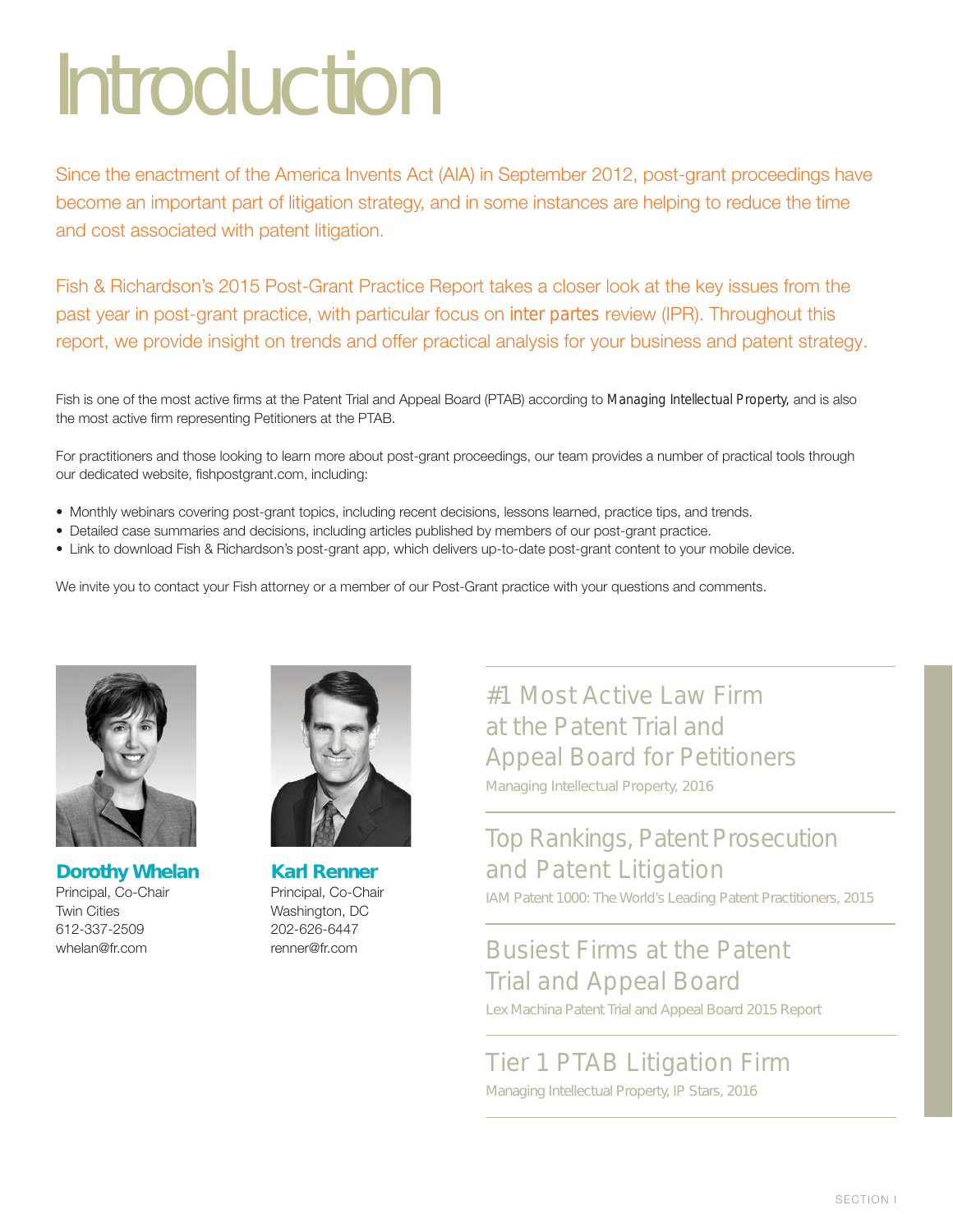# New Rules for Post-Grant Proceedings



The USPTO has proposed and instituted a number of new rules for post-grant proceedings before the Patent Trial and Appeal Board ("PTAB"). They fall into two categories: the "quick fix" and the "second round."

The "quick fix" rule package was finalized on May 19, 2015, and was effective immediately to institute a number of "quick" changes to post-grant rules. Probably the biggest rule change was in page limits. The page limit was increased from 15 to 25 in Petitioner's Reply, which makes it much easier to respond to the 60-page Patent Owner response. The page limit was also increased from 15 to 25 in both the Patent Owner's Motion to Amend and the Petitioner's Opposition to Motion to Amend, as well as from 5 to 15 pages in the Reply to Opposition. In addition, proposed claim amendments can now be included in an appendix, which does not count as part of the page limit. This alleviates one of the big hurdles to amending claims: too little space to make all the required showings. The quick fix also required the use of Times New Roman font in response to parties' use of smaller fonts that allow more words per page.



#### **3,973 Total AIA Petitions\***

Additional clarifications and minor procedural changes were made, including requiring evidence objections to be filed instead of served, making the statement of material facts optional, allowing more than one backup counsel to be designated, requiring fees paid for unchallenged claims from which a challenged claim depends, and other discovery and procedural rules.

On August 20, 2015, the USPTO issued the "second round" of proposed rule changes. They include:

- Allow Patent Owners to include expert or other declarations with the preliminary response. Supporting evidence will be viewed in the light most favorable to the Petitioner, and the Petitioner may also seek leave to file a reply.
- Apply the broadest reasonable interpretation (BRI) claim construction standard in proceedings where the patent will expire after a final written decision, and apply Phillips claim construction to patents expiring before a final written decision.
- Require seven days between exchange of exhibits and the oral hearing.
- Require a word count (not page limit) for briefing. For example, the 60-page limit would be replaced with a  $14,000$ -word limit. 1,737
- $\bullet$  Add a Rule 11-type certification for all papers filed, to allow the Board to sanction noncompliance.  $\cdot$

The addition of a declaration with the preliminary response and the optional reply may prove to be one of the biggest changes. They have the potential to increase costs for parties pre-institution, and also complicate the issue of which facts can be relied on by the PTAB at institution. The move to word count is a small but wise The decision, as it should reduce disputes over formatting and improve readability. The addition of the Rule 11-type certification is controversial, but it is not clear how much practical impact it would have. These proposed rules have not yet been implemented, and time will tell *Source: PTAB Statistics, FY2015, www.uspto.gov* which rules get implemented as proposed.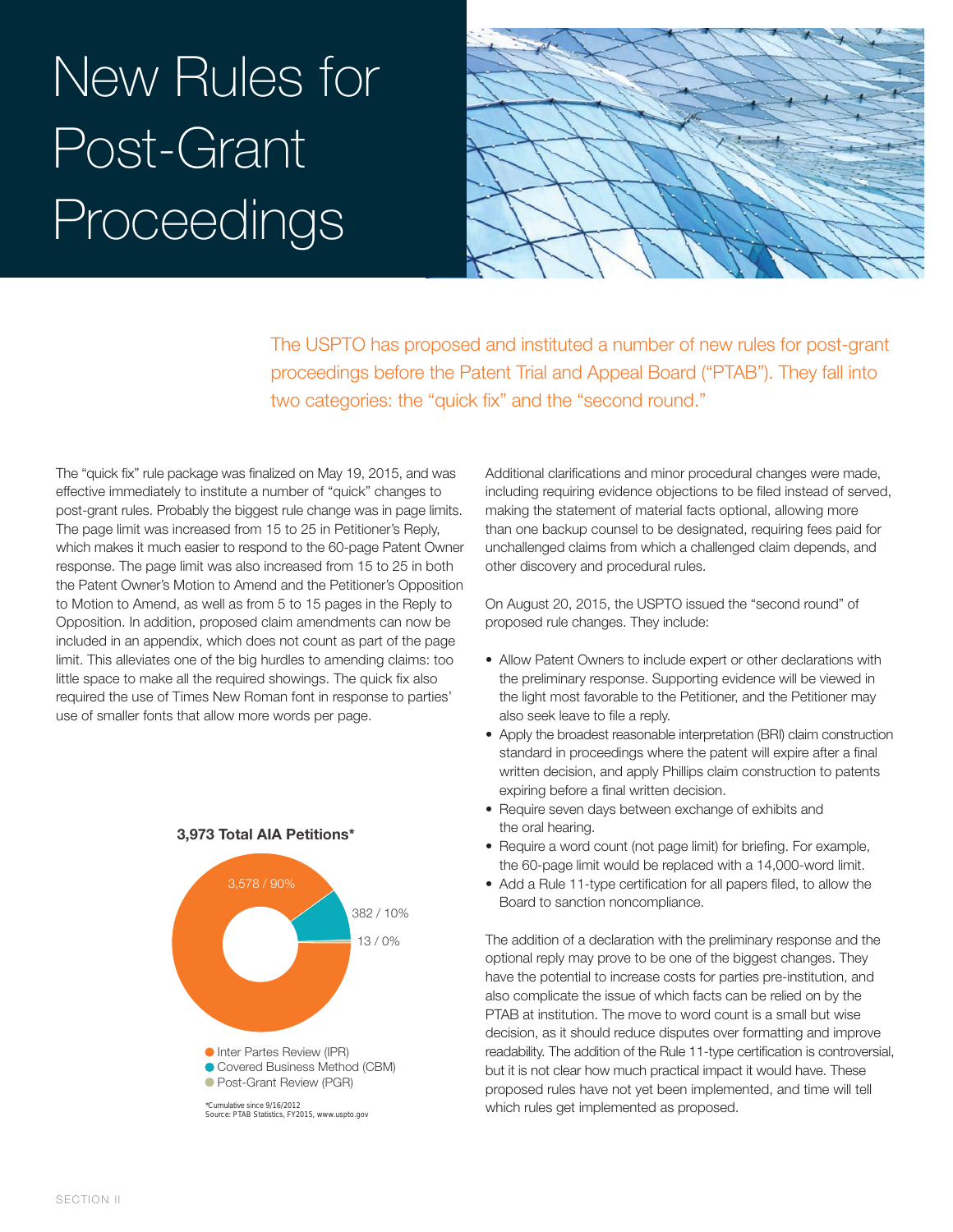### Real Party-in-**Interest**



A party petitioning for *inter partes* review (IPR) is required to name all real partiesin-interest (RPIs)—this helps ensure proper application of statutory estoppel and assists the Patent Trial and Appeal Board (PTAB) in identifying potential conflicts. The determination of whether a party is an RPI is based on a highly fact-specific test, and the case law indicates that the analysis largely hinges on factors such as compensation for filing and control of the IPR proceedings.

There are risks associated with improperly naming RPIs. An IPR may be denied or terminated for failure to name all RPIs, and the failure may not be able to be cured if more than one year has passed since the Petitioner or RPI was served with an infringement complaint.<sup>1</sup> The PTAB has considered RPI issues even after institution of trial, and has terminated the proceedings for failure to name all RPIs, where the one-year bar is implicated.<sup>2</sup> There is also a risk of being over-inclusive in naming RPIs because estoppel applies to the Petitioner and any named RPI, barring them from further challenging claims based on any ground that was or could have been raised during the IPR.

As noted, the RPI analysis is highly fact dependent. Former Chief Judge James Donald Smith, PTAB, observed that "[c]ourts and commentators agree ... that there is no bright-line test for determining the necessary quantity or degree of participation to qualify as a real party-in-interest."3 The Board generally accepts the Petitioner's **3,973 Total AIA Petitions\*** identification of the RPIs. The Patent Owner, however, may rebut the Petitioner's identification of RPIs.<sup>4</sup> In its analysis, the Board considers six "Taylor factors" but has primarily focused on control of and payment for the proceeding.<sup>5</sup> In general, an RPI must have sufficient  $\overline{\phantom{a}}$  opportunity to control the IPR, such as when a parent wholly owns a Petitioner and authorizes its budget and plans.<sup>6</sup> Evidence of payments for specific challenges may indicate an RPI, but nonspecific payments by technical/industry organization members have been found to not be enough.<sup>7</sup>

Common counsel or participation in related district court proceedings, by itself, is typically not sufficient to establish a third party as a RPI.<sup>8</sup> Yet common counsel, when combined with other factors may be sufficient to establish a third party as a RPI<sup>8</sup> where it (1) pays the Petitioner for services, including potential IPR filings, and (2) discusses the Patent Owner and filing of IPRs with the Petitioner.9

The RPI analysis will continue to be a highly fact-specific inquiry, and Petitioners must be mindful of the above considerations when filing an IPR, particularly where a Petitioner is part of a larger corporate structure or involved in a joint defense group as part of concurrent district court proceedings. We expect this area of practice to continue to evolve as more fact patterns are considered by the PTAB.



#### **AIA Petitions Filed in FY2015**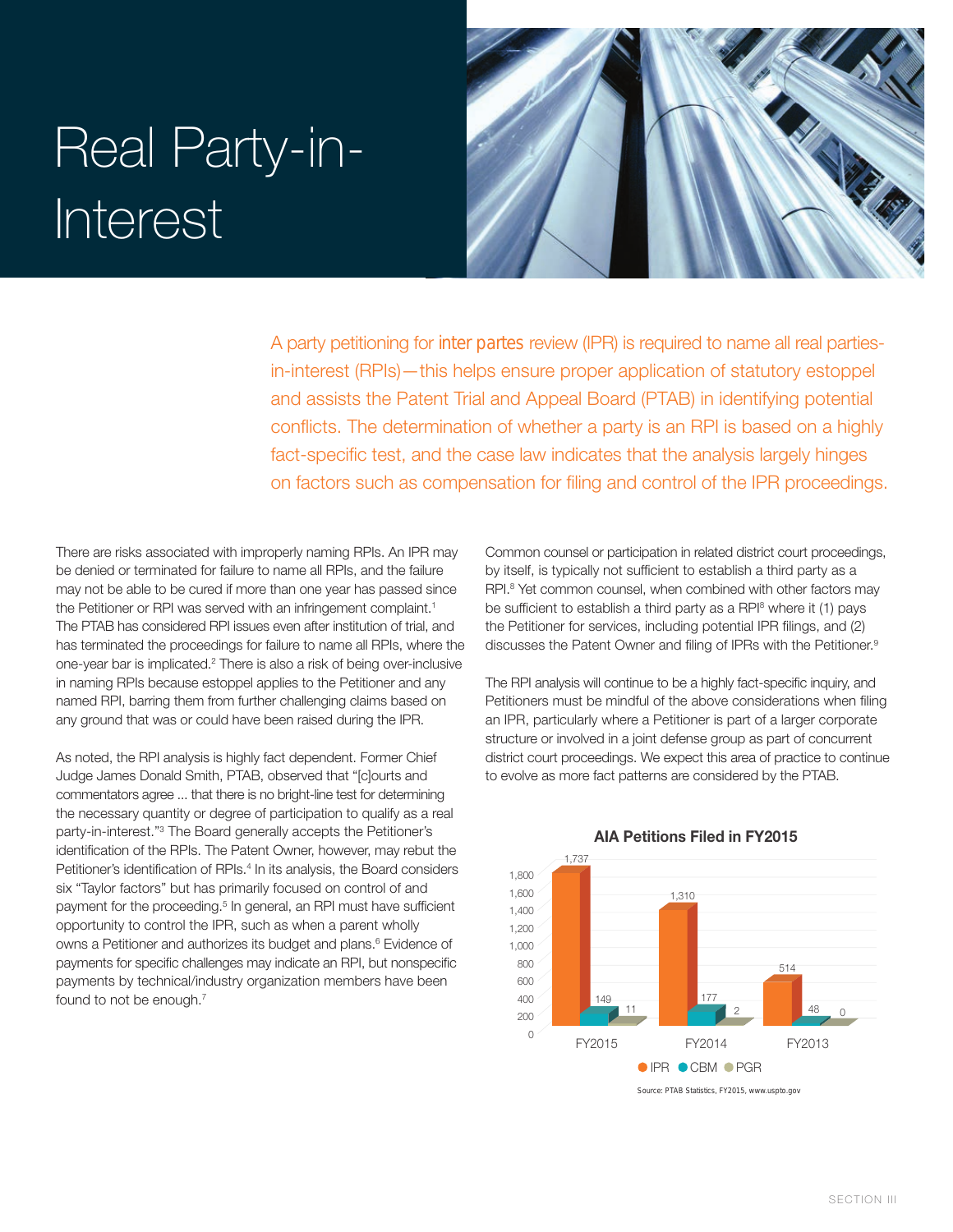# IPR Petitions in BioPharma Grow in Popularity



The popularity of IPR petitions in the biopharma space has steadily grown since 2012 when IPRs were first introduced as a means of challenging the validity of patents. In 2013, 34 IPRs were filed, and the number nearly tripled in 2014 with 97 IPRs filed. With 168 IPRs filed through December 2015, biopharma cases now represent over 9% of all IPR filings. Given this growing trend, it is an opportune time to evaluate the IPR activity in this space.

First, statistics published by the PTO suggest IPR petitions are instituted less often in the biopharma space compared with IPR petitions in other technological classes. For example, as of September power is the time spice. Backbook in the time in non-biotech fields, whereas only 40.5% of biopharma IPRs were instituted. Furthermore, once instituted final decisions are reached in the biopharma context more often, suggesting biopharma cases are less likely to settle. In more energy engines are also are noted in the section.<br>Particular, 65.7% of biopharma trials are completed, as compared with 57.7% of all IPR petitions. PTO statistics further reveal that biopharma claims are less likely to be invalidated by the PTAB in instances in which a final written decision is reached. Collectively, these numbers demonstrate that biopharma IPRs as a class evidence unique trends, of which practitioners in this space should be aware. 0



**1,897 Total AIA Petitions in FY2015\***

Second, review of biopharma IPR petitions reveals that not only are generic and branded companies filing, but so are nonpracticing entities—specifically hedge fund managers. In early 2015, Kyle Bass, founder of Dallas-based hedge fund Hayman Capital Management, e, announced plans to challenge 15 drug companies' patents via IPR. As of November 30, 2015, Bass and his various real parties-ininterest, which include Erich Spangenberg, delivered as promised, filing 35 IPR petitions along the way. In sum, 16 companies were the *Source: PTAB Statistics, FY2015, www.uspto.gov* subject of the various petitions, including Acorda Therapeutics, Pozen, Biogen, and Celgene. To date, a decision on institution has been reached in 15 of the 35 cases, with IPR being instituted in seven of these cases.

While Bass has publically stated his intention in filing IPRs is to invalidate weak biopharma patents to clear the way for lower-priced generic entry, many believe his motives lie in using IPR petitions as part of his investment strategy in which he attempts to profit from short-selling the stock of targeted companies. While the PTAB has refused to dismiss Bass' petitions as abuse of process, legislative reform that would prevent hedge funds from filing IPRs is being considered. In response to allegations that their motives are not altruistic, Bass and Spangenberg recently filed two IPR petitions—this time as individuals—against Alpex Pharma and Fresenius. The petitions state that neither stands to profit financially from these filings. In a similar vein, Spangenberg recently used his blog to solicit volunteers to file IPR petitions challenging allegedly "weak" pharma patents, pledging to provide draft petitions to the volunteers and help offset the costs associated with the petitions.

It will be interesting to see how the industry reacts to these filings, and what action, if any, Congress takes in response.

*\*Cumulative since 9/16/2012 Source: PTAB Statistics, FY2015, www.uspto.gov Source: PTAB Statistics, FY2015, www.uspto.gov*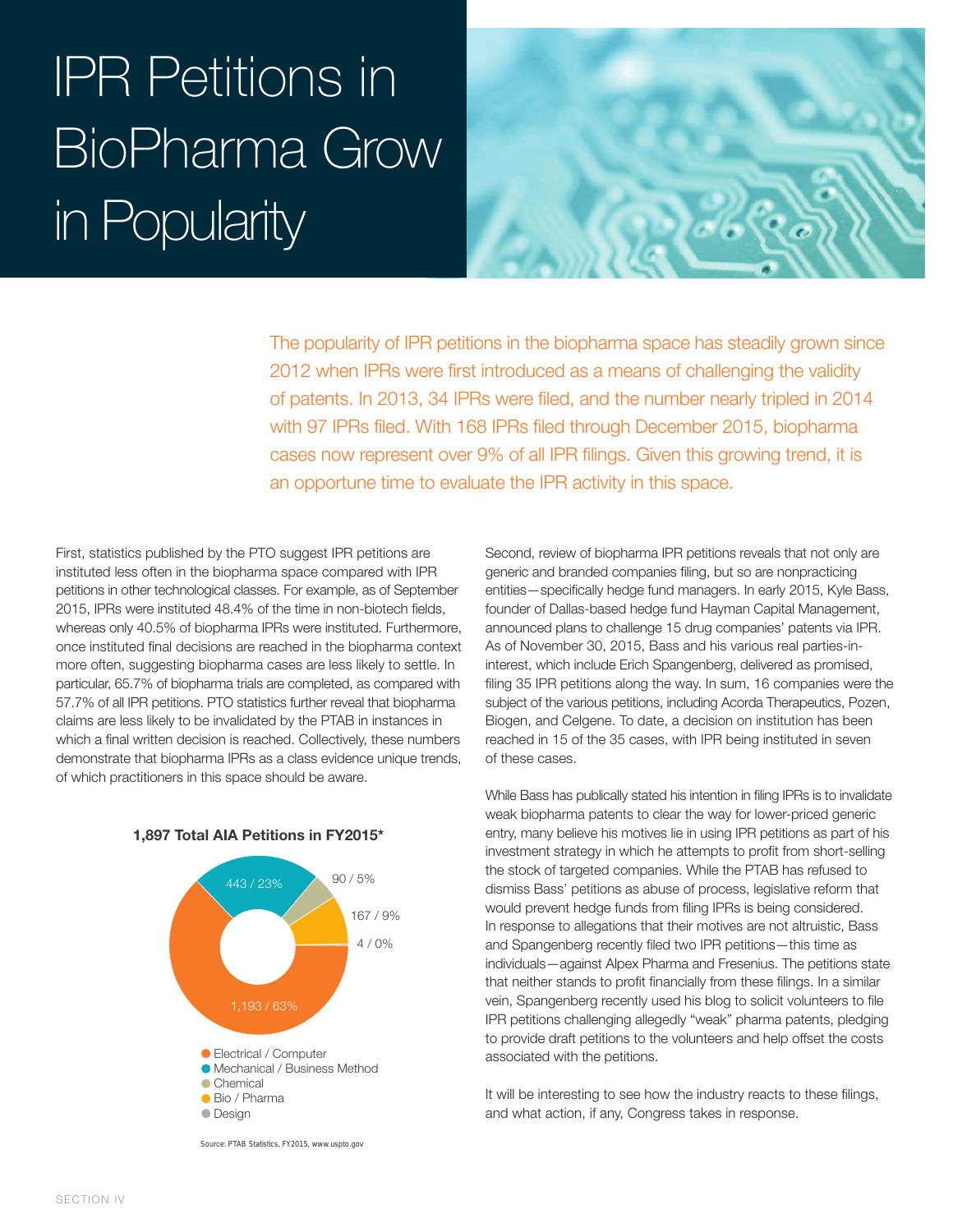### **Legislative Developments**



Amidst a spate of high-profile IPR filings in the life sciences space by hedge fund financiers, the biotechnology industry has mobilized behind two chief legislative strategies designed to limit or eliminate its exposure to post-grant challenges.

First, medical device, pharmaceutical, and diagnostic companies have sought to change two key provisions in the IPR statute: elevating the burden of proof for invalidity from a preponderance of the evidence to clear and convincing evidence, and narrowing the claim construction standard from the "broadest reasonable construction" of a claim term to its "ordinary and customary meaning," as used in district court.

Senator Chris Coons (D-Del.) has pushed for these changes in S. 632, the STRONG Patents Act, which he introduced in February 2015. While the Senate has yet to vote on the measure in its entirety, the Senate Judiciary Committee in June approved a different bill, S. 1137, the PATENT Act, which incorporated the "ordinary and customary meaning" change but not the burden of proof provision, and also empowered the Patent Office director to decline institution if it "would not serve the interests of justice."

In parallel, the House Judiciary Committee in June approved H.R. 9, the Innovation Act, by a 24-9 margin, a bill that incorporated the "ordinary and customary meaning" language from the Coons act but, like the Senate companion measure, not the burden of proof provision. The Innovation Act also includes language that impairs the ability of hedge funds to hold "financial instruments" of the companies whose patents they challenge.

At the same time, the biopharma industry has trod a second path involving the exemption of life sciences patents entirely from the IPR system.

In a July letter to Congress, the Biotechnology Industry Association and the Pharmaceutical Research and Manufacturers of America wrote that IPR "threatens to disrupt the careful balance that Congress achieved over 30 years ago, by increasing business uncertainty for innovative biopharmaceutical companies having to defend their patents in multiple venues and under differing standards and procedures."

Rep. Mimi Walters (R-Calif.) acted on this proposal, introducing an amendment to the Innovation Act that would have excluded biotech patents from IPR, but she withdrew the amendment in the face of opposition.

Meanwhile, a leaked analysis by the Congressional Budget Office concluded that the BIO/PhRMA proposal would cost the federal government \$1.3 billion over the next 10 years because of the delayed entry to market of generic drugs. Biotech industry spokespeople disputed the report, arguing, among other things, that \$130 million per year amounted to a very small sum, relatively speaking.

In any event, patent reform in general has stalled in both the House and Senate, leaving the fate of these IPR amendments and proposed exemptions highly uncertain. And in an election year, it's unlikely that these measures will see much action in Congress.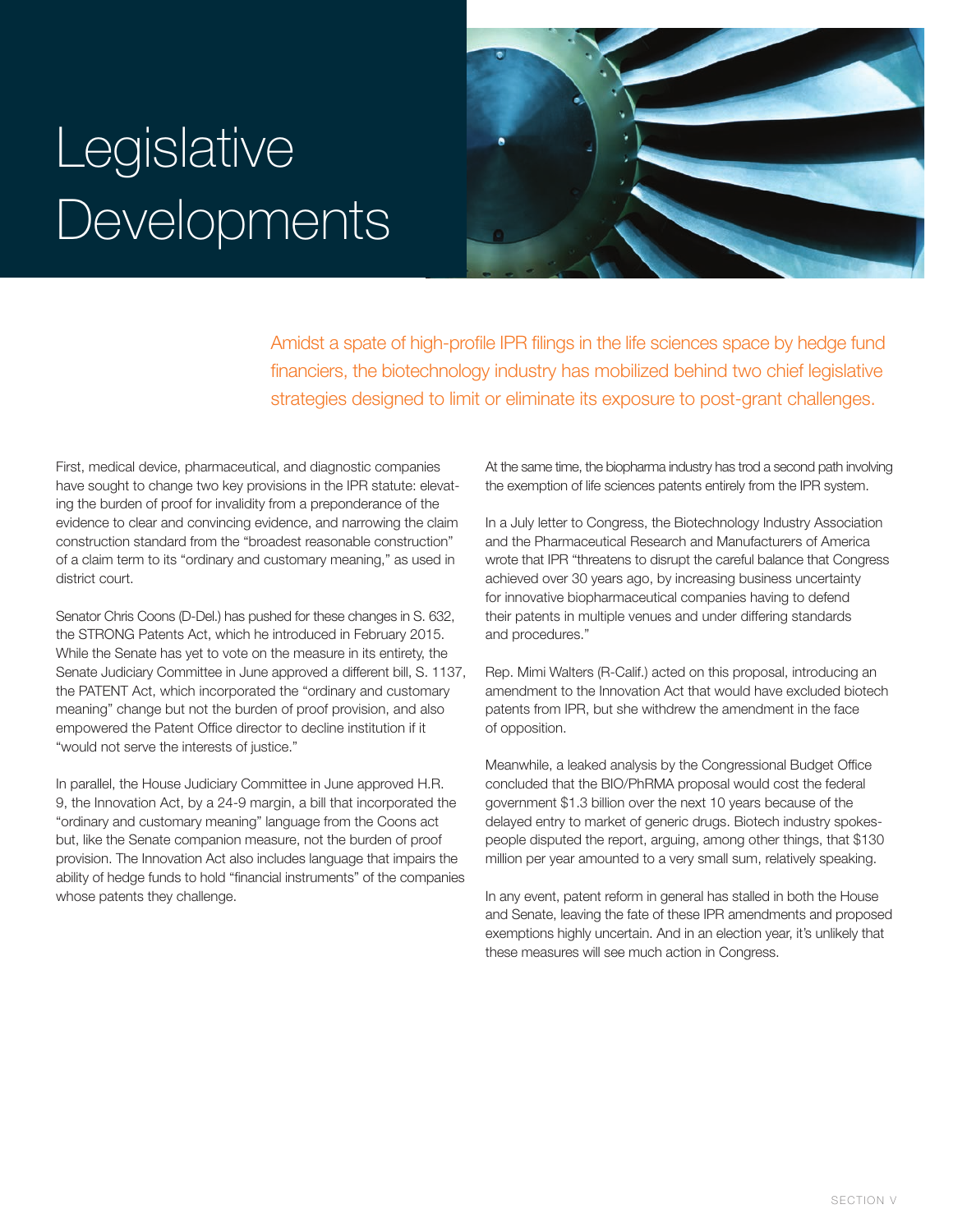# Joinder in Post-Grant Proceedings



The complex nature of modern patent litigation has meant that multiple defendants often have interests that align around a single portfolio of patents. This inevitably results in one or more post-grant challenges. The natural desire for each party to present its own validity defense can result in a large number of post-grant petitions.

As noted elsewhere in this report, the PTAB often considers joinder in association with 35 U.S.C. § 325(d) as a way of managing the complexity imposed by a large number of challenges. Once two proceedings had been joined, the PTAB often sought to simplify the proceedings in 2015 by mandating that all correspondence flow through the senior Petitioner, where the senior Petitioner is typically the first filer. Thus, the PTAB has seemingly been responsive to concerns by junior Petitioners that a proceeding could settle and be terminated without an opportunity for them to avail themselves of the validity questions raised by the senior Petitioner. In balancing these concerns, the PTAB has allowed parties to liberally join using nearly identical petitions with a request for joinder under 35 U.S.C. § 315(c). Of more than 174 joinder motions filed in 2015, 74% were granted. This rate is markedly increased from granted joinder motions at a rate of 61% in 2014 and 53% in 2013, and is believed to reflect the PTAB's increased reliance on 35 U.S.C § 325(d). The acceptance rate for joinder motions is below 50% so far in 2016, across 13 requests for joinder.

A brief survey of the reasons for denial of a request for joinder includes concerns about the impact of ongoing proceedings. In the case of IPR2015-01053, the PTAB declined to join a Petitioner filed more than one year after the proceedings where the Petitioner was previously denied institution and filed after the statutory bar by including a new ground for rejection. In the case of IPR2015-01091, the petition was denied for being filed more than three months after the institution date of the earlier petition in which the junior Petitioner sought joinder. The Board in this proceeding went to great lengths to contrast the present proceedings, in which a newly filed petition was being considered, relative to IPR2013-00495, in which the Petitioner sought to join an earlier-filed proceeding on identical grounds.

The PTAB has generally vested the senior Petitioner filing the earlierconsidered petition with sole responsibility for preparing a response in joined proceedings. For example, in a scheduling order involving CBM2015-00059, the PTAB joined a junior Petitioner involved in a later-considered petition to earlier-instituted proceedings.

However, the PTAB charged the senior Petitioner involved with the earlier-instituted petition with sole responsibility for filing all joint motions and, conducting cross-examinations, and also noted that the Patent Owner is not required to provide separate discovery responses or additional deposition time as a result of the consolidation. The deference to the senior Petitioner also extended to the oral hearing, where the PTAB allocated time in all proceedings only to the senior Petitioner, and noted that the senior Petitioner is "free to divide the time among the cases as they choose."

The PTAB tried to strike a compromise that balances the desire for judicial efficiency and prompt resolution of post-grant proceedings in a way that also serves the public interest function in adjudicating exclusive rights. The PTAB struck this balance in 2015 by granting an increased number of joinder motions, albeit often limited to existing records, while preventing junior parties from presenting additional evidence and more current briefing on additional case law.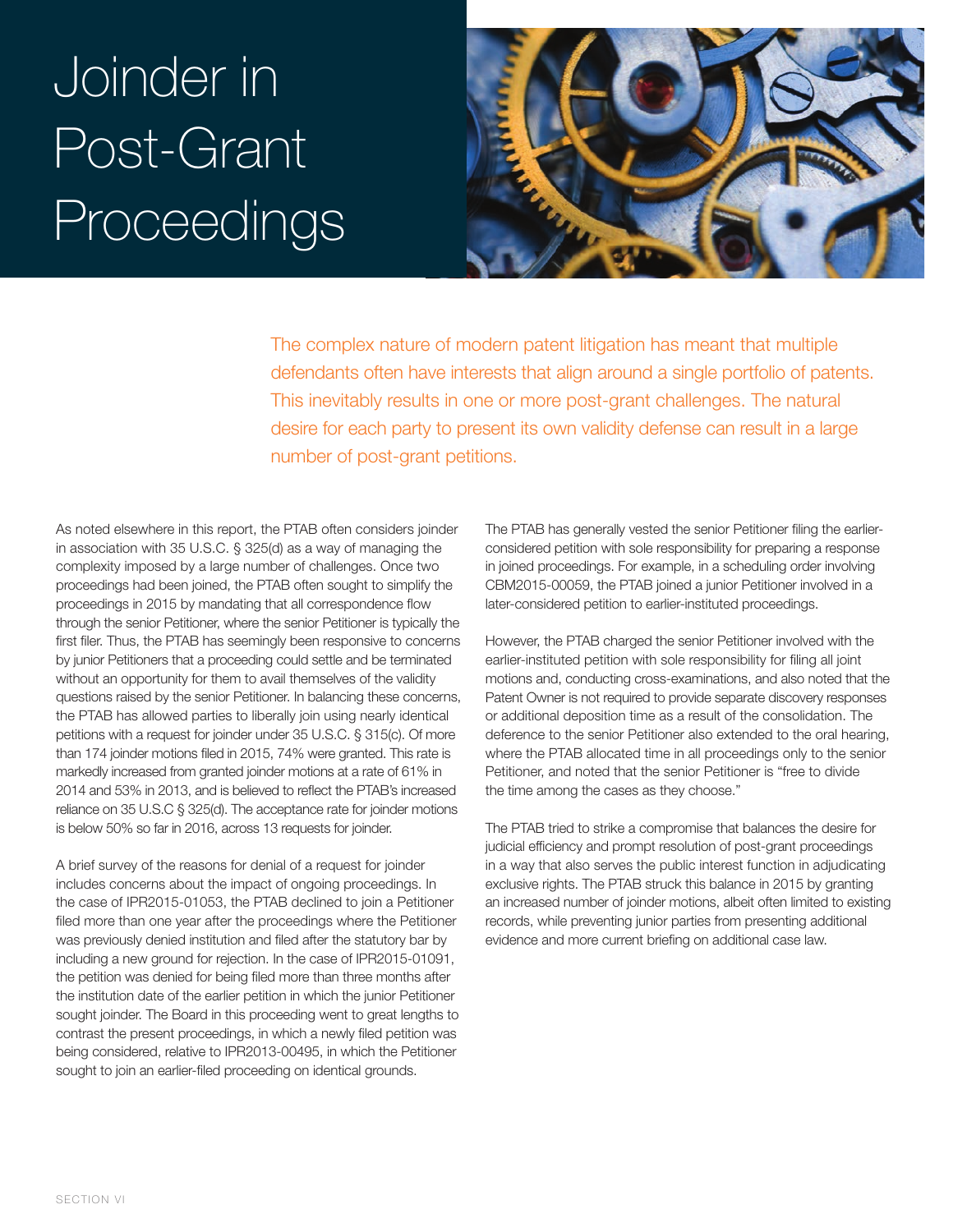# PTAB **Discretion** Under 325(d)



The PTAB has interpreted the statutes and rules as giving it broad discretion as to whether to institute *inter partes* review. Under 35 U.S.C. § 325(d), the PTAB may reject a petition because "the same or substantially the same prior art or arguments previously were presented to the Office."10 In September 2014, the PTAB published seven opinions in which it denied a petition for *inter partes* review under § 325(d).

In some of those cases, the Board seems to be concerned about the Petitioner taking a "second bite at the apple." For example, the PTAB has denied a second petition challenging claims which were unsuccessfully challenged in a first petition, where the Petitioner relied on the same primary references used in the first petition, and added new evidence or prior art to specifically address the failings in the first petition.11 In denying these second petitions, the Board said that it did not want parties to file inadequate petitions and use the institution decision as a road map because "a decision to institute review on some claims should not act as an entry ticket, and a how-to guide, for the same Petitioner."12 Thus, it is important that the Petitioner carefully consider the strength of its case before filing a petition because it may not be able to correct deficiencies in a second petition. The Patent Owner, on the other hand, should evaluate and raise any § 325(d) issue in its preliminary response, especially if it seems that the second petition is addressing failures identified in an earlier denied petition.

The Board also seems keen to avoid duplicative or prejudicial proceedings. The PTAB has denied a second petition in which the Petitioner swapped out the primary reference in a first petition without explaining how the new reference differed from the original primary reference,<sup>13</sup> and in which two of the three references in a second petition were the same as in the first petition, and were simply used in different combinations.14 The Board also denied a petition that impacted the timing of several related cases in which the Petitioner failed to address potential prejudice and all of the challenged claims were already the subject of instituted proceedings on the same grounds.<sup>15</sup> Thus a Petitioner filing a second petition should consider discussing the reasons necessitating a second petition, the lack of burden, and the prejudice, if it is denied. Conversely, a Patent Owner raising § 325(d) under these circumstance should note the lack of prejudice to the Petitioner if the petition is denied.

At least one case indicates that the Board may also be reluctant to revisit arguments made in prosecution.16 Although this case may be an outlier, the Petitioner must remember that grounds that raise similar issues to those addressed during prosecution carry more risk of outright denial. A Patent Owner, on the other hand, can point out arguments that are similar to what was in the original prosecution or reexamination.

The Board, under § 325(d), will likely continue to frown on petitions that repeat earlier arguments or duplicate the proceedings. Petitioners should be mindful of these considerations when filing an IPR, particularly when trying to remedy the deficiency of a previously denied petition by using the same art or arguments. This area of practice should continue to evolve as the PTAB considers a wider range of facts under § 325(d).



#### **FY2015 Dispositions of Petitions**

*Source: PTAB Statistics, FY2015, www.uspto.gov Source: PTAB Statistics, FY2015, www.uspto.gov*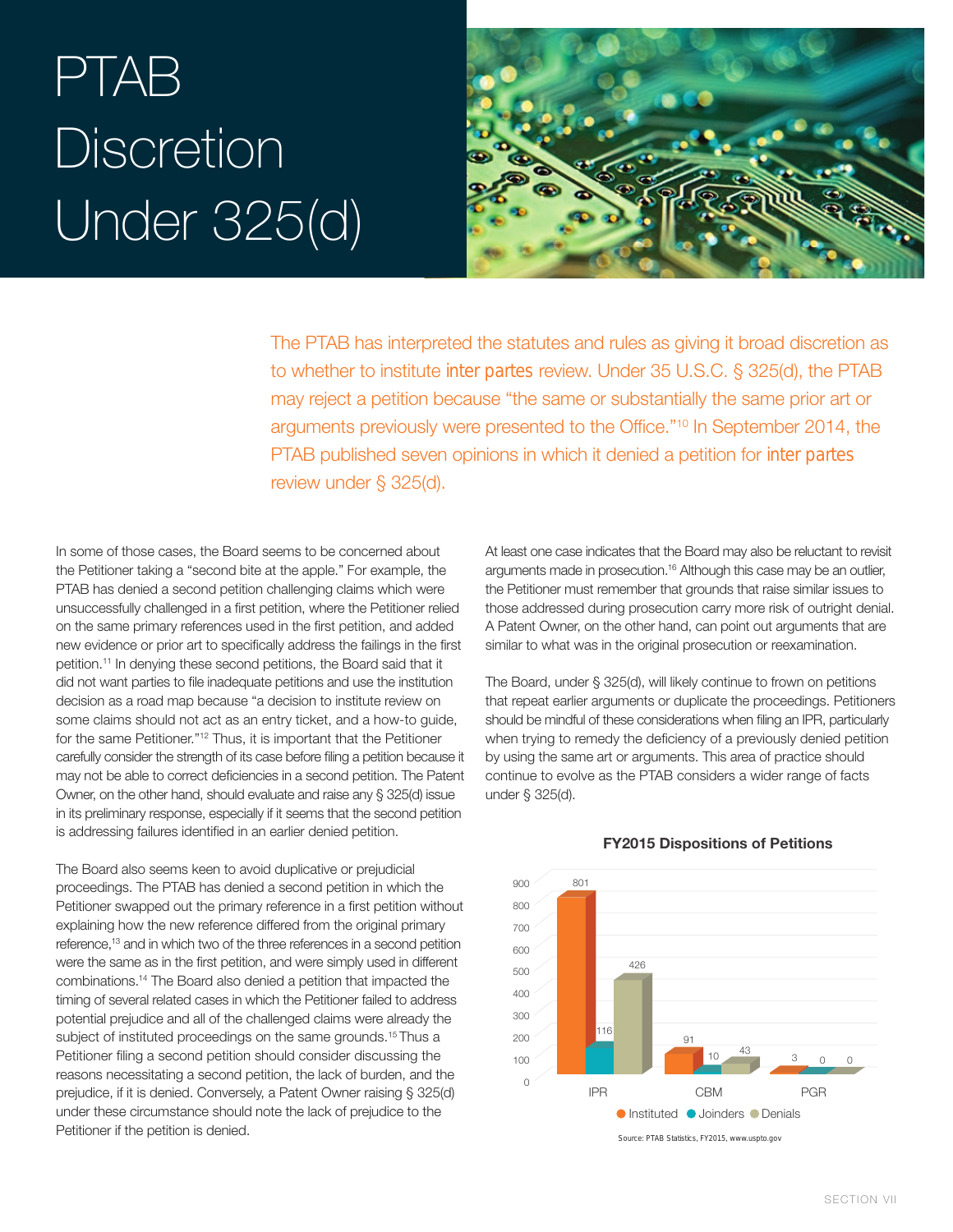# Shifts in Amendments at the PTAB



Despite another year of attempts to amend in IPR and CBM, success is still rare. But is a change coming?

In the summer of 2015, the PTAB issued its final written decision in *REG Synthetic Fuels LLC v. Neste Oil OYJ, IPR2014-00192,* only the fourth substantive amendment granted since inception of the AIA post-grant procedures. Perhaps pressured by continued criticism for its seemingly unattainable bar, the PTAB in *REG Synthetic* seems to have shown a slight easing of its stringent requirements.

Just a year prior, in *ScentAir Technologies, Inc. v. Prolitec, Inc.,* IPR2013-00179, the PTAB had rejected a motion to amend for failing to distinguish prior art cited on the face of the patent, but the panel in REG Synthetic Fuels came to a different conclusion. The panel distinguished ScentAir and allowed an amendment over several references from the face of the patent noted by Petitioner. The PTAB reasoned that, unlike the reference in ScentAir, the references in the REG Synthetic Fuels IPR were not alleged by the challenger to form any part of a combination of references rendering the claims obvious. Rather, these references were relevant only to the question of teaching away, which had been discussed during, and rendered moot by, the PTAB's rejection of the original claims.

Shortly after REG Synthetic Fuels, the PTAB further clarified the requirements for motions to amend in *MasterImage 3D, Inc. v. RealD Inc.,* Case IPR2015-00040, slip op. at 1-3 (PTAB July 15, 2015) (Paper 42). Here the PTAB explained that a Patent Owner need only argue for the patentability of the proposed substitute claims over the prior art of record, including any art provided in light of a Patent Owner's duty of candor, and any other prior art or arguments supplied by the Petitioner. In other words, the universe of art the Patent Owner must distinguish is finite.

The decisions in REG Synthetic Fuels and MasterImage illustrate how the PTAB is trying to accommodate amendments, but neither is a big shift.

What's more, this summer the Federal Circuit effectively gave the PTAB great freedom in its analysis over amendments. The PTAB's reasoning for rejecting the motion to amend in ScentAir, and more generally the PTAB's requirements for motions to amend set forth in *Idle Free Systems, Inc. v. Bergstrom, Inc.,* IPR2012–00027 (PTAB June 11, 2013), have since been affirmed at the Federal Circuit. See *Prolitec, Inc. v. ScentAir Technologies, Inc.* December 4, 2015; *Microsoft Corp. v. Proxyconn, Inc.*

> Thank you to the writers who made this Report possible: Craig Countryman, Principal John Dragseth, Principal Tasha Francis, Associate Kevin Greene, Principal Joshua Griswold, Principal Stuart Nelson, Associate Michael Rosen, Principal Thomas Rozylowicz, Principal Ron Vogel, Associate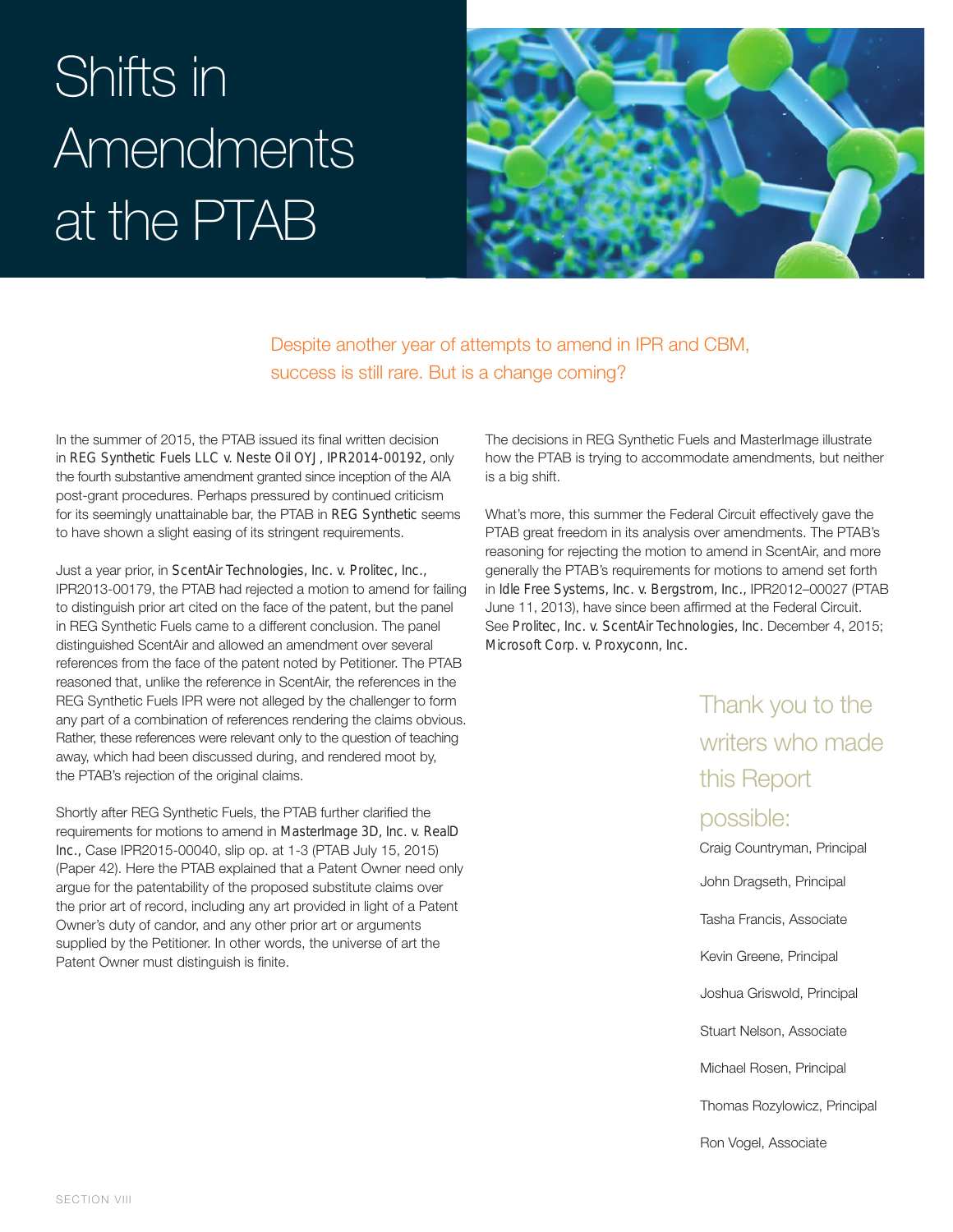# The First Wave of Post-Grant Appeals



2015 brought the first wave of Federal Circuit decisions in appeals from *inter partes* review (IPR) and covered business method (CBM) proceedings. The trend has been deference: in 83 post-grant appeals, the Federal Circuit has affirmed in 92%, mostly without opinion. There are a few areas, though, in which the Federal Circuit has addressed interesting new issues.

Several parties have challenged the Board's authority to institute an IPR or CBM. The Federal Circuit has largely rejected such challenges, finding that the appeal bar in 35 U.S.C. § 314(d) deprives it of jurisdiction to consider most of them. For example, *In re Cuozzo Speed Techs., LLC,* 793 F.3d 1268 (Fed. Cir. 2015), the Federal Circuit declined jurisdiction over a challenge to the Board's decision to institute based on an obviousness combination that wasn't precisely articulated in the IPR petition. *Cuozzo* held that the § 314(d) appeal bar applies equally at the final written decision stage and that the Petitioner's failure to cite particular prior art against specific claims wasn't a basis for upsetting the final decision. But the Federal Circuit has examined one institution-related issue: *Versata Development Group v. SAP America, Inc.,* 793 F.3d 1306 (Fed. Cir. 2015). It found jurisdiction to consider whether the PTAB properly determined a patent was a "covered business method," because this was a substantive limit on the PTAB's invalidation authority.

The Supreme Court may soon resolve the seeming tension between *Cuozzo* and *Versata,* as it has granted certiorari in *Cuozzo* and will render a decision there by June 2016.

Most losing parties have framed their appeals as matters of claim construction, as this gets de novo review when based on the intrinsic evidence. But this is still a difficult road for Patent Owners, because *Cuozzo* held that the "broadest reasonable interpretation" (BRI) standard governs. That result sparked considerable controversy–five judges dissented from denial of rehearing en banc, and the Supreme Court granted certiorari to resolve the issue.

Applying the current BRI standard, the Federal Circuit has reversed claim constructions in only two IPR appeals: *Microsoft v. Proxyconn,* 789 F.3d 1292 (Fed. Cir. 2015) and *Straight Path IP Group v. Sipnet,*  806 F.3d 1356 (Fed. Cir. 2015). The common thread was that the Board ignored express limitations in the claim language. By contrast, Patentees are unlikely to succeed in obtaining a narrower construction if the issue is in any way ambiguous or they are relying heavily on the specification.

The Federal Circuit has rejected most appeals arguing either side of obviousness because the Appellant usually reargues underlying factual findings. The only precedential decision that vacates an obviousness finding is *Ariosa Diagnostics v. Verinata Health, Inc.,* 805 F.3d 1359 (Fed. Cir. 2015), where the Board might have erroneously excluded a prior art document that reflected the skilled artisan's knowledge, regardless of whether it was part of a formal obviousness combination. Another notable decision is *Belden Inc. v. Berk-Tek LLC,* 805 F.3d 1064 (Fed. Cir. 2015), which affirmed the invalidation of the broader claims and reversed on the dependent claims, finding those invalid too.

Several other post-grant appeals are still pending, including those addressing the Board's power to invoke the "redundancy" doctrine and the Board's power to "join" additional claims raised in a second IPR petition filed by the same party. Most Appellants will be hard-pressed to find a legal issue that makes their case stand out from the wave of others, while appellees will be content to blend in with the crowd.

#### End Notes

Collificor Corporation v. Philips Electronics NumEn STATES PATENT AND TRADEMARK OFFICE. Apr. 4, 2012, www.usptyt Compary w. Benefit Regulations/america-invents-act-aia/message-chief-judge James Dondof Smith, USPTO<br>2011 Lif